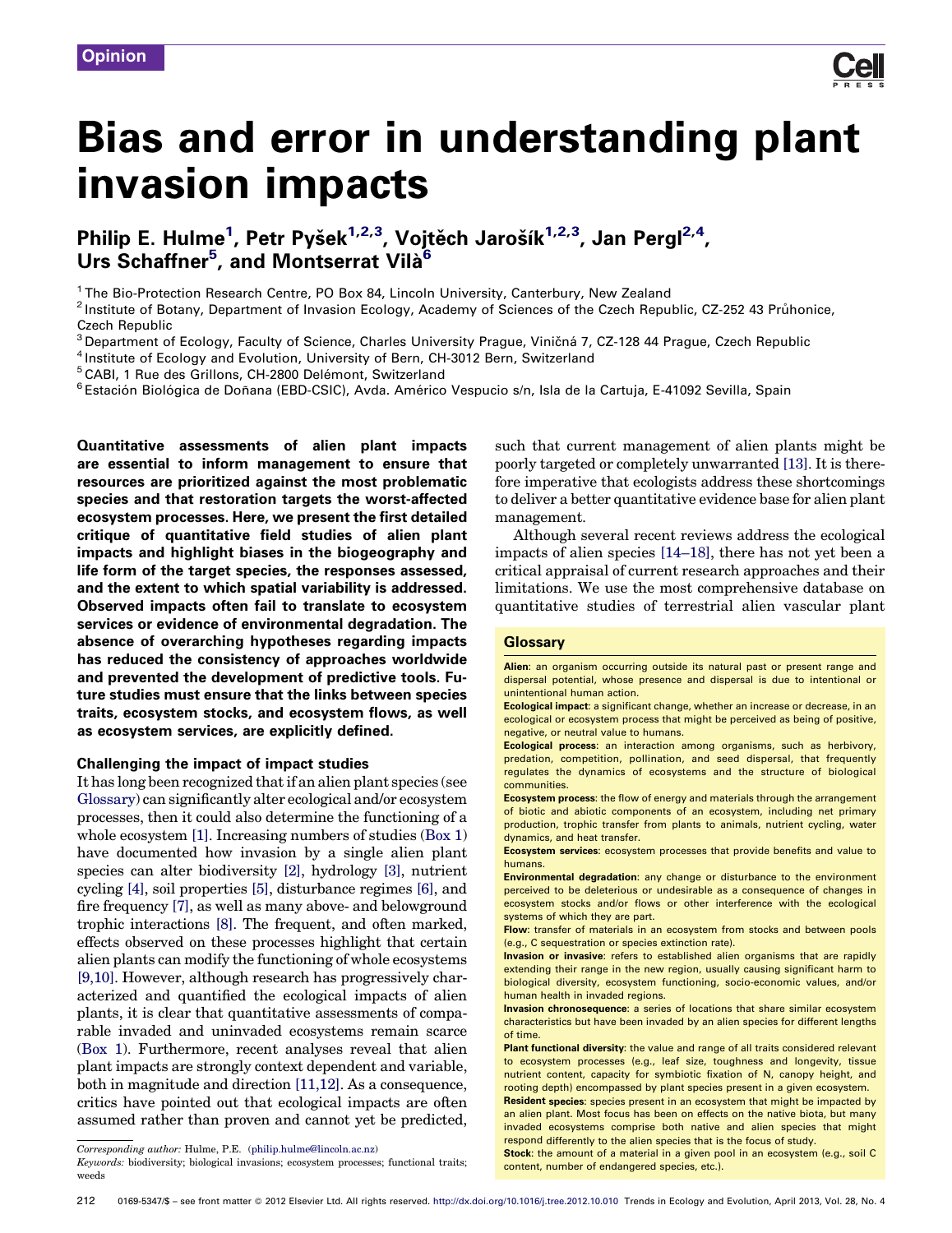#### <span id="page-1-0"></span>Box 1. How well are plant invasion impacts understood?

Meta-analysis has been used to estimate the effect of alien plants on resident species richness [\[2,37\],](#page-5-0) performance [\[54\]](#page-6-0), nutrient cycling [\[29\]](#page-6-0), and pollinator activity [\[55\].](#page-6-0) Yet, the power of meta-analyses to detect consistent trends in impacts is limited by the small number of quantitative studies available, with only one meta-analysis to date able to include more than 100 published studies [\[11\]](#page-6-0). In addition, alien plant impacts might lead to either increases or decreases in a particular ecosystem variable and there is usually no a priori suggestion that any one direction should be of more concern than another. Thus, the calculation of mean effect sizes might fail to detect significant trends where both increases and decreases of a response variable occur, because they might on average cancel themselves out. This arises because the crucial effects of ecological impacts can often appear not as main effects, but in interactions with other effects. Other tools, such as data mining, might be preferable under these circumstances [\[12\].](#page-6-0)

Using a similar underlying data set, interpretation of alien plant impacts based on meta-analysis [\[11\]](#page-6-0) and data mining [\[12\]](#page-6-0) were subtly different. In our assessment of sources of bias in the detection of alien plant impacts, we use the data-mining data set that quantitatively compared the frequencies of significant and non-significant impacts and their directions on a broad range of species and ecological impacts in both invaded (including experimental alien addition) and uninvaded (including experimental alien removal) plots in natural or semi-natural ecosystems. A total of 25 impact responses were assessed that included the abundance, diversity, richness, biomass, fitness (e.g., fecundity), and performance (e.g., survivorship) of resident plant and animal species; animal and microbial activity; soil parameters, such as organic matter content; nutrients (e.g., C, N, and phosphorous pools and fluxes); minerals; pH; soil fauna and microbial richness and diversity;

impacts assembled to date [\[12\]](#page-6-0) to address three fundamental questions that underpin current knowledge of alien species impacts: (i) is the pool of species for which there is quantitative information on impacts representative of invasive alien plants or biased towards other criteria?; (ii) does a sound ecological basis exist for the choice of response variables examined, or is this driven by convenience or fashion?; and (iii) are quantitative studies adequately addressing the sources of variability in impacts to provide improved understanding of their context dependence? Our findings highlight that the approaches adopted to date in large part fail to deliver predictive and practical insights due to biases in biogeography and life form of the target species, the idiosyncratic choice of responses assessed, and the lack of explicit controls addressing spatial variability. By pointing out research and methodological gaps, we propose a new agenda for impact studies that aims to deliver greater consensus regarding the threat posed by alien plants and to provide a more rigorous basis for their management.

Species biases: are we cheating if we study cheatgrass? Even the most ardent advocates of controlling alien plants acknowledge that only a fraction of naturalized species, perhaps as few as 10%, ultimately have a noticeable impact on natural ecosystems [\[17\]](#page-6-0). However, given that there are at least 3427 naturalized alien plant species in North America [\[19\],](#page-6-0) 5789 in Europe [\[20\],](#page-6-0) 2741 in Australia, and 2136 in New Zealand [\[21\]](#page-6-0) then, even accounting for species naturalized in more than one region, the number causing impacts worldwide will be in the thousands. Yet, robust quantitative assessments of ecological impacts have been undertaken for fewer than 200 alien plants, highlighting a considerable knowledge deficit (Box 1). Are these studies representative

and plant tissue measures, such as litter decomposition rate, nutrient and mineral content, and flammability. The data set comprised 287 studies (representing 1551 case studies across 167 taxa) addressing the impact of alien plant species that statistically tested for its significance. Intriguingly, although the data set highlights the rapid increase in quantitative studies on alien plant impacts in recent years, it also reveals that the diversity of species on which this knowledge is based is increasing at a lower rate (Figure I).



Figure I. Cumulative temporal trend in the number of published quantitative impact studies and target alien plant species.

of alien plant impacts as a whole? It does not appear so, given that only nine species account for one-third of all quantitative assessments of ecological impacts: cheatgrass (Bromus tectorum, 7.6% of studies), Japanese knotweed (Fallopia japonica, 6.1%), Port Jackson willow (Acacia saligna, 4.0%), giant goldenrod (Solidago gigantea, 3.6%), common reed (Phragmites australis, 2.6%), boneseed (Chrysanthemoides monilifera, 2.4%), giant hogweed (Heracleum mantegazzianum, 2.3%), purple loosestrife (Lythrum salicaria, 2.2%), and crested wheatgrass (Agropyron cristatum, 2.1%). Several high-profile alien plants that are viewed as particularly problematic are either absent from the database [e.g., miconia (Miconia calvescens) and kudzu (Pueraria montana)] or have been the focus of only a single quantitative study [e.g., strawberry guava (Psidium cattleianum) and Brazilian pepper (Schinus terebinthefolius)]. By contrast, several species for which quantitative impact studies exist are colonists of highly transformed human landscapes and rarely the target for specific management [e.g., slender wild oat (Avena barbata), black mustard (Brassica nigra), perennial ryegrass (Lolium perenne), and red clover (Trifolium pratense)].

Over 80% of impact studies only examine a single species of alien plant and this limits the options for comparative studies of different species to test for phylogenetic, dominant versus subordinate, or functional trait signals. Most invaded ecosystems contain several species of alien plant and a focus of just one, albeit the most abundant, might miss more subtle effects of rare aliens in the ecosystem [\[22\].](#page-6-0) In addition, removal of the most abundant alien plant can often result in subordinate alien species becoming dominant [\[23\].](#page-6-0) Quantitative impact studies tend to show a bias towards species classed as being invasive in America and Europe, whereas Africa and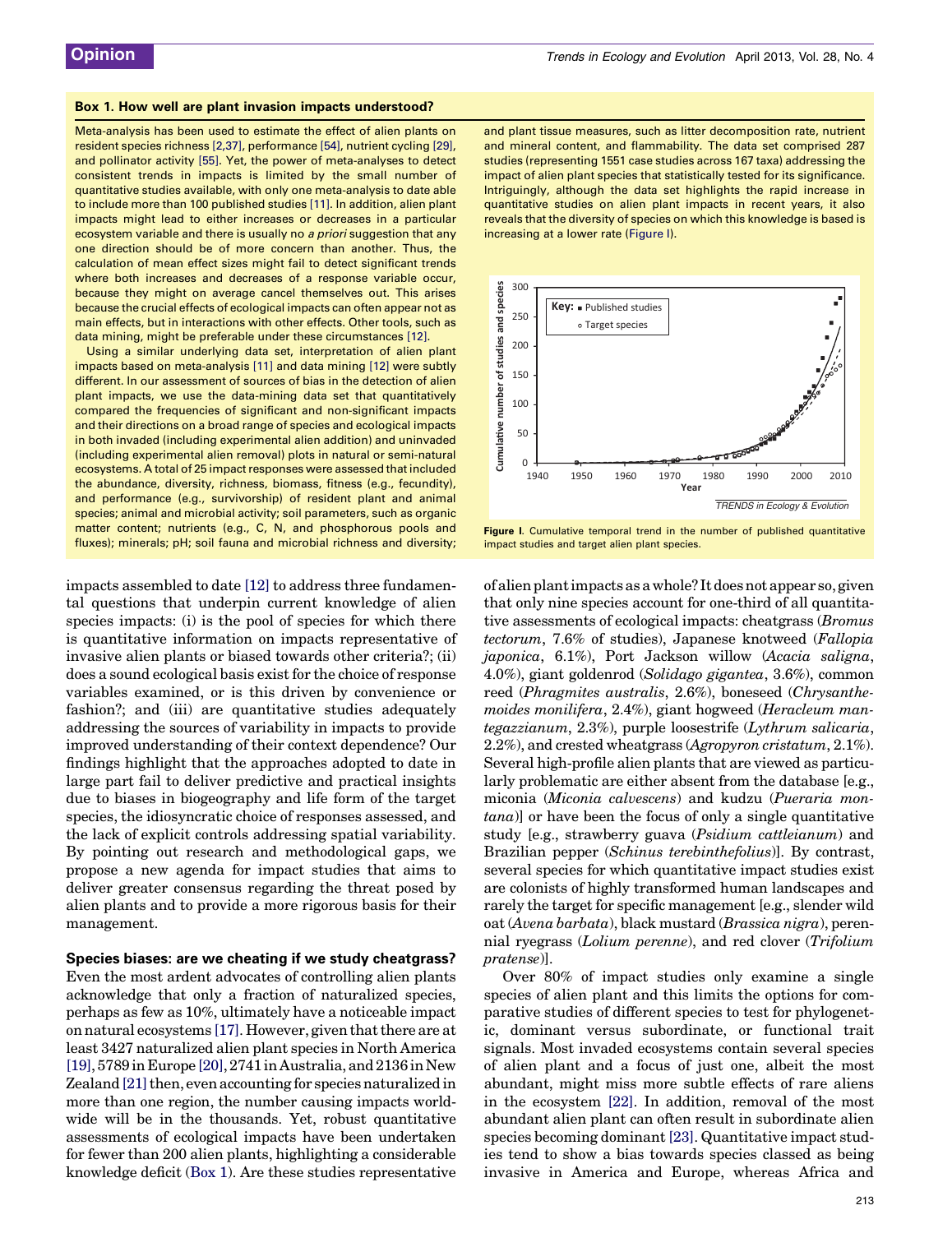

Figure 1. Biogeographic and life-form biases in the representation of alien plant species for which ecological impacts have been quantitatively assessed. Comparisons between the proportion of alien plants for which the statistical significance of impacts has been assessed and the representation of 435 terrestrial environmental weeds [\[24\]](#page-6-0) in relation to (a) the biogeographic region in which a focal species was classed as invasive ( $\chi^2$  = 16.09, df 8, P = 0.031) and (b) plant life form  $(x^2 = 26.99$ , df 10,  $P = 0.003$ ).

Australasia are under-represented (Figure 1a). Similarly, perennial herbs and grasses, as well as annual grasses, are over-represented, whereas ferns or vines are under-represented in impact studies (Figure 1b). Although it is unrealistic to assume comprehensive coverage of all species that might cause impacts, it might be expected that those perceived as posing the greatest threat to ecosystems would be the focus of more effort. Yet, quantitative impact studies have been undertaken for only a quarter (115) of the 435 terrestrial species listed in a major compendium of the worst alien environmental weeds in the world [\[24\]](#page-6-0). Thus, the scientific evidence base for the impacts of many species perceived as among the worst invasive alien plants remains weak. Furthermore, for those 115 species listed in the global compendium of alien environmental weeds [\[24\]](#page-6-0), no relation exists between the frequency with which the impact of a species has been quantitatively assessed and the number of global regions in which it was classed as either naturalized or invasive (Figure S1 in the supplementary material online). For example, although more quantitative studies have been undertaken on cheatgrass than on any other species, it is only classed as invasive in the natural areas of western USA. Thus, neither the perceived magnitude of impact to natural ecosystems nor species global prevalence is the primary criterion in species selection.

There are sound reasons to study species with negligible impacts to understand factors that might structure plant community assembly [\[25,26\],](#page-6-0) but the considerable effort expended on a few species does not seem effective unless these taxa represent particularly good model systems. Clearly, there are also benefits in examining a species for which ecological impacts are already known, either to extend the range of ecological variables examined or increase the number of study locations. However, it might also be true that researchers tend to hedge their bets and focus on species for which quantitative data from other studies on impacts have already been published. This probably underlies the recent profusion of publications examining the impact of the alien Himalayan balsam (Impatiens glandulifera) on plant–pollinator interactions in Europe [\[27\]](#page-6-0). It might also explain why the recent increase in the cumulative number of quantitative studies examining alien plant impacts has, at least in recent years, not been matched by a similar increase in the number of species examined ([Box](#page-1-0) 1).

# Made to measure: time to tailor response variables to hypotheses

A considerable number of plant, animal, microbial, and soil variables might be impacted by an alien plant, with consequences for ecosystem processes and the services that they provide ([Box](#page-1-0) 1). Consistent, significant impacts have been found on some response variables (e.g., survival of resident biota, activity of resident animals, resident community productivity, mineral and nutrient content in native plant tissues, and fire frequency and intensity), whereas for others (species richness, diversity, and soil resources) the significance of impacts appears determined by interactions between species traits and the biome invaded [\[12\].](#page-6-0) A key question is why certain responses are more likely to change in direction and magnitude following invasion than are others, and this would entail examining a larger set of responses on a small number of alien species identified as suitable model systems. Researchers appear no closer to answering this question given that many studies only examine one or two response variables at  $most (mean = 2.00 \pm 0.06, Figure 2a)$  $most (mean = 2.00 \pm 0.06, Figure 2a)$  $most (mean = 2.00 \pm 0.06, Figure 2a)$ , usually soil nutrients (16.2%), plant biomass (9.8%), or plant richness (8.6%). Few studies have examined impacts on the abundance or richness of soil fauna and microbes (both  $\langle 1\% \rangle$ , despite biotic belowground processes gaining importance in current understanding of the drivers and impacts of plant invasions [\[10,28\]](#page-6-0). Do differences in the extent to which individual responses have been studied reflect a priori hypotheses regarding impacts? Unfortunately not; rather, these differences indicate that the most frequently studied responses are simply those that have been studied the longest (Figure S2 in the supplementary material online), probably because they are technically simpler to measure and more conspicuous to the eye. A general pattern is that ecological stocks, such as species abundance and diversity, and soil nutrient and mineral pools, were among the first impacts to have been studied, whereas ecological processes, such as fecundity, animal behavior microbial activity, and decomposition, came later.

The increasing variety of different responses examined over time has resulted in some complementarity in that the more studies undertaken on a species, the greater number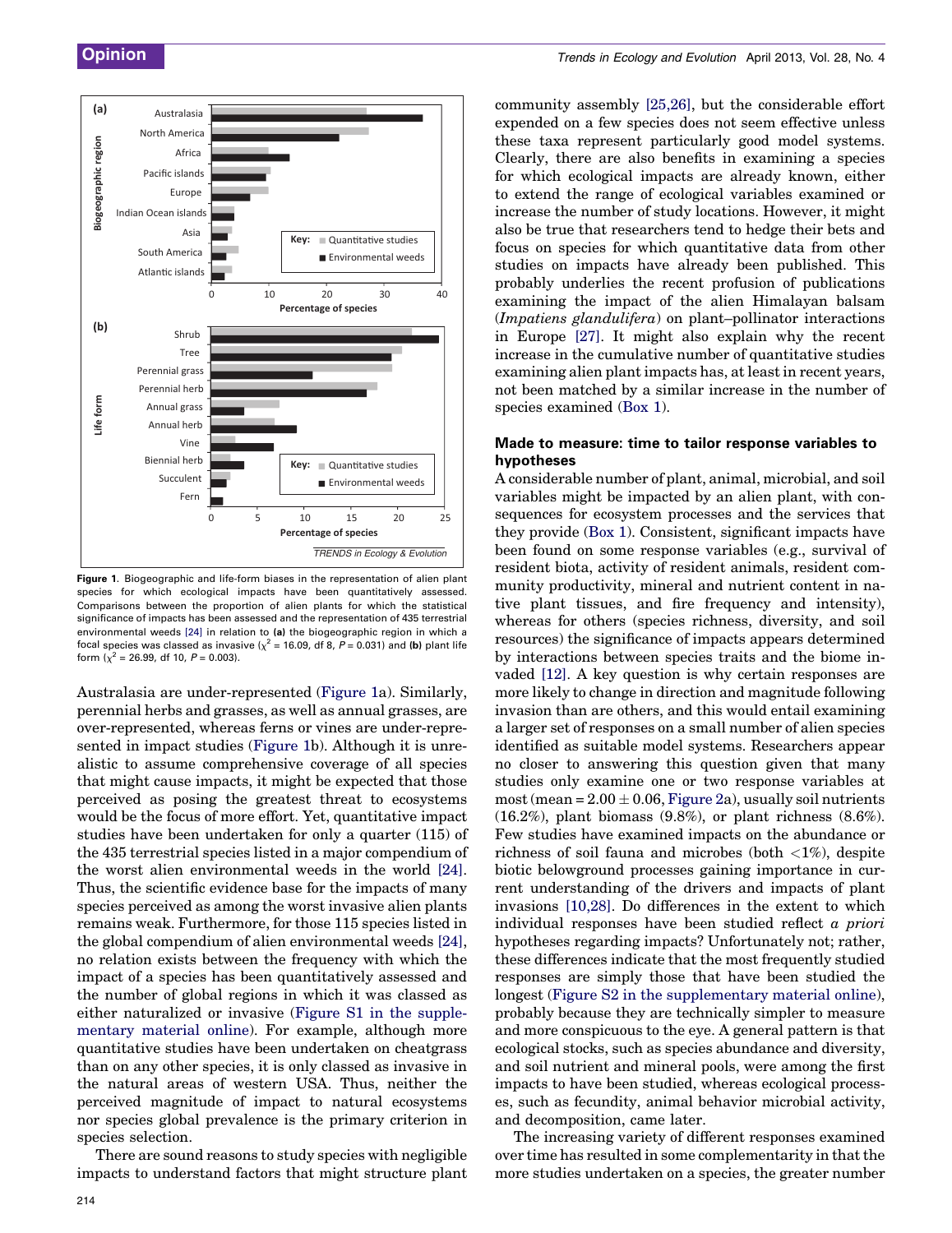<span id="page-3-0"></span>

Figure 2. Biases in the number, timing, and combination of response variables assessed to measure the impacts of alien plants. The frequency with which different impact responses have been examined in relation to (a) individual quantitative impact studies (black bars) and alien plant species (gray bars), (b) overall number of studies undertaken per species (Pearson r = 0.752, df 165 P <0.001), (c) as a function of publication date (r = 0.464, df 31 P = 0.006), and (d) over time for five of the most frequently studied alien plant species.

of responses examined (Figure 2b). Indeed, the mean number of responses examined per study has tended to increase over time (Figure 2c), but even accounting for this increase, the number of responses examined per species is still low (mean  $3.37\pm0.20,$  Figure 2a). Furthermore, for the most frequently studied species, the incremental gain in knowledge per additional study is small, with on average one new response per species added per annum (Figure 2d). Overall, the rationale for which response variables have been included in a study does not appear clear and there are no obvious suites of variables that consistently cooccur.

The large number of variables that might change following plant invasion demands a systematic approach and a mechanism for prioritization. Although there are recent calls for new response variables to be assessed [\[14,15,29\]](#page-6-0), researchers still need to make better use of those that are currently studied before embarking on yet more measures. Indeed, it may be sufficient to assess only a few responses if this triggers management action. A potential way forward is to ensure that the following four key considerations are addressed in impact studies (Table 1).

First, the choice of which impact responses to measure should be hypothesis led and more strongly linked to the existing body of evidence relating plant functional traits to ecosystem processes [\[30\]](#page-6-0), particularly in relation to trait differences between the alien and resident plant species in the community. Second, response variables should not be assessed in isolation but viewed as inter-related components of ecosystems that might be directly or indirectly

Table 1. Representative ecosystem services and their underpinning stocks and flows, with examples of associated alien plant species traits that might impact upon them

| <b>Ecosystem service</b> | <b>Stock</b>                      | <b>Flow</b>                               | <b>Plant trait</b>                               |
|--------------------------|-----------------------------------|-------------------------------------------|--------------------------------------------------|
| Aesthetic appeal         | Species richness                  | Species turnover                          | Resource use efficiency                          |
| Productivity             | <b>Plant biomass</b>              | <b>ANPP</b>                               | Canopy height and growth rate                    |
| Heat transfer            | Canopy structure                  | Evapotranspiration                        | Canopy reflectance                               |
| Soil formation           | Soil organic matter               | Litter decomposition and root<br>turnover | Leaf C:N:P content and rooting depth             |
| C storage                | Soil C pool                       | Soil respiration                          | Leaf lifespan                                    |
| Soil fertility           | Soil available N                  | N mineralization and nitrification        | N fixation                                       |
| Water cycling            | Soil moisture content             | Evapotranspiration and infiltration       | Water use efficiency and root: shoot ratio       |
| Soil or water quality    | Soil or water conductivity and pH | Salinization and sodification             | Salt tolerance and root activity and/or exudates |
| Low fire risk            | Vegetation flammability           | <b>Water stress</b>                       | Leaf moisture content                            |
| Pollination              | Connectance                       | <b>Visitation rate</b>                    | Flowering phenology                              |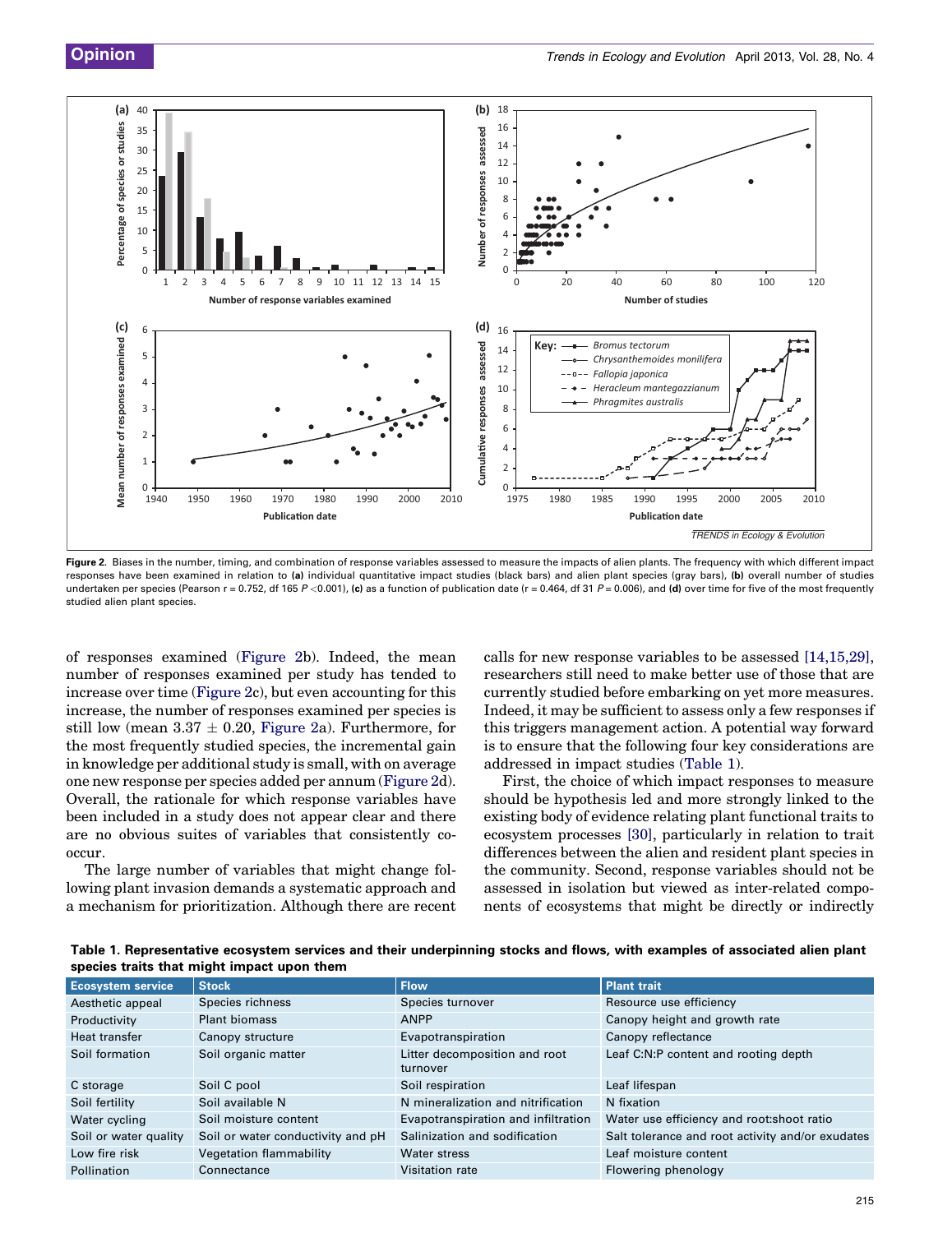<span id="page-4-0"></span>impacted by an alien plant [\[31,32\].](#page-6-0) Thus, response variables need to be integrated, such that studies on the impacts of alien plants on particular ecosystem stocks should also assess changes to their corresponding ecosystem flows ([Table](#page-3-0) 1). For example, rather than study the impacts of an alien plant on three different ecosystem stocks [e.g., plant species richness, soil carbon (C) pool, and pH], it would be better to focus on the impacts on one particular stock (e.g., soil C pool) and several of its respective flows (e.g., soil respiration and litter decomposition). An increased focus on mechanisms will help distinguish direct from indirect effects of alien plants on ecosystems [\[33\]](#page-6-0) and identify which response variables might be strongly context dependent. Such an approach could also identify where stocks have changed, but there is no clear link to the alien plant, indicating that the species is responding to, rather than driving, the stock change [\[34\].](#page-6-0)

Third, the magnitude of a response should be quantified along a gradient of alien plant abundance [\[35,36\].](#page-6-0) It is neither surprising nor important to quantify that an alien plant with close to 100% cover reduces resident floristic richness. Unless the species always occurs at such high densities, it will be more instructive to examine a representative range of plant abundances and establish whether impacts scale non-linearly with abundance. Fourth, if the aim of quantifying impacts is to assist management prioritization, then any change should relate to potential effects on ecosystem services ([Table](#page-3-0) 1). Many quantitative studies examine changes in plant species richness or diversity [\[2,11,37\]](#page-5-0) but are insufficiently detailed to assess the consequences of these changes on ecosystem functioning and services [\[38,39\].](#page-6-0)

# Now you see it, now you don't: variability and context dependence of alien plant impacts

One of the challenges in prioritizing the management of alien plants is that their impacts can be perceived differently and this often depends on the particular response variable considered and the ecosystem invaded. Two measures might provide useful insights into the variability of impacts: impact frequency (the proportion of cases where a significant change in the response variable was found) and impact reliability (the proportion of significant changes that were in the most frequently observed direction). For example, saltcedar (Tamarix ramosissima) and purple loosestrife have impact frequencies (0.56 and 0.50, respectively) and reliabilities (0.57 and 0.64, respectively) that indicate that significant impacts have been recorded in only approximately 50% of the studies and they are just as likely to lead to increases as much as decreases in response variables. This variability undoubtedly fuels the ongoing debate regarding whether these species pose significant ecological problems, but these differences in perspective are dependent upon the response assessed [\[40,41\]](#page-6-0). Intriguingly, the source of variation differs for these species: purple loosestrife has variable impacts across a wide range of response variables, whereas the variation in saltcedar arises because it has a significant impact on some responses but not others.

Although impact frequency and reliability are uncorrelated (Figure S3 in the supplementary material online), across all species, they are both a decreasing function of the number of studies undertaken (Figure 3a,b). Thus, the more studies that are undertaken on the impacts of a particular species, the smaller the proportion of significant results found and the larger the likelihood of these being of a different sign (increase or decrease). Two methodological aspects shape this relation. First, species of alien plant that have only been examined once are more likely to reveal a significant impact than are species that are examined more frequently, whether examined across all response types or separately for each plant, animal, or soil component (Table S1 in the supplementary material online). This is understandable if researchers focus initial



Figure 3. Sources of variability in alien plant impacts as described by impact frequency (the proportion of all cases where a significant change in the response variable was found) and impact reliability (the proportion of all significant changes that were in the most frequently observed direction). There was a negative relation between sample size and (a) impact frequency  $[y = -0.075\text{ln}(x) + 0.8476, R^2 =$ 0.0847, P = 0.006] and (b) impact reliability  $[y = -0.075\ln(x) + 0.9834, R^2 = 0.2394, P$  $\leq$  0.001]. These relations persist even without the outlier (cheatgrass). In (c), the contribution of three random effects [sample size (black bar), alien plant species (white bar), and response variable (gray bar)] to overall variation in impact frequency and reliability was derived from a maximum likelihood variance partitioning procedure [\[56\]](#page-6-0).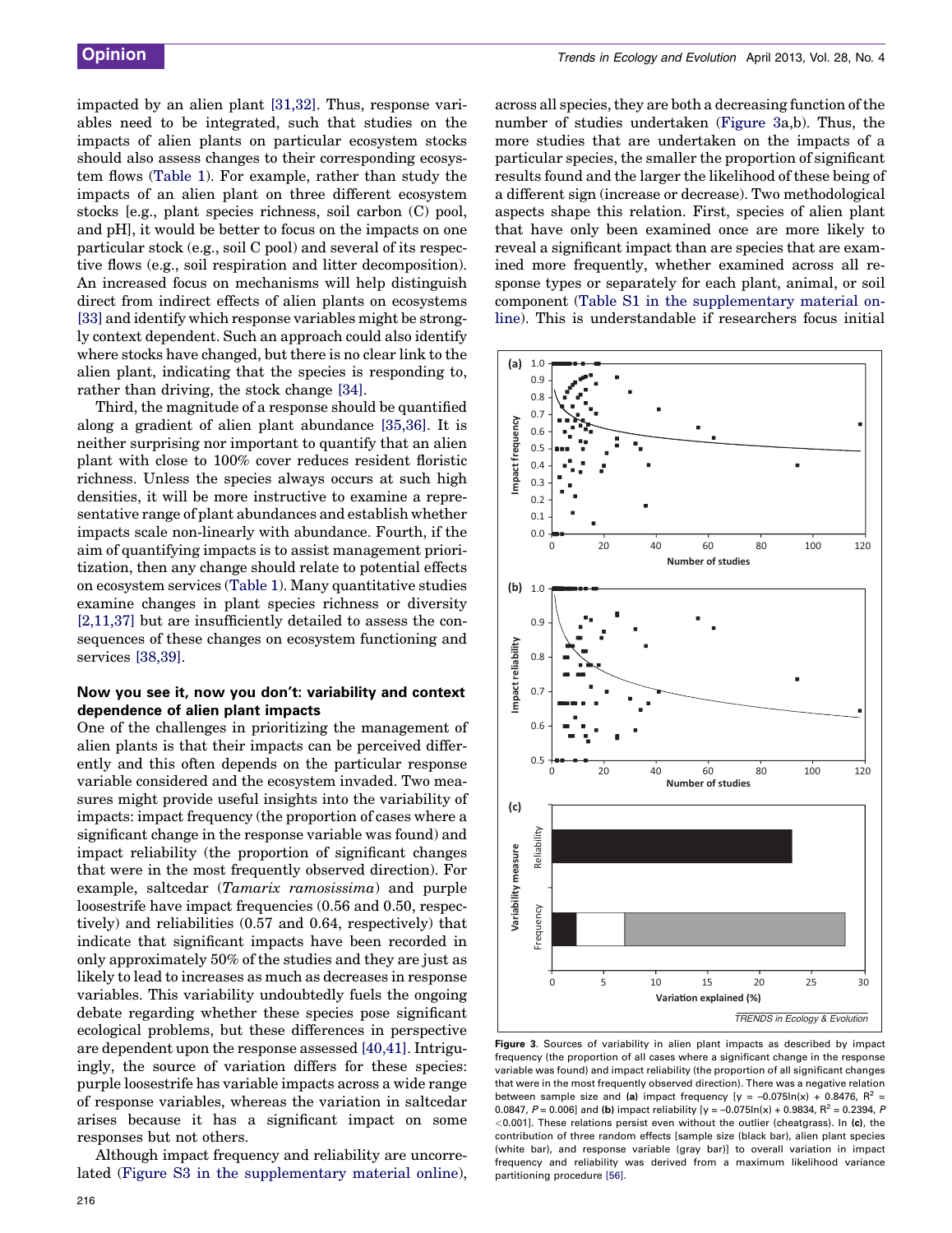<span id="page-5-0"></span>efforts towards the potentially most impacted study sites and response variables. Second, further studies extend results to less impacted sites or responses either deliberately as a form of contrast or simply as a result of sampling variation. However, this emphasizes that results from single studies at single locations or years might not be widely generalizable. Variance partitioning highlights that impact frequency is primarily a function of the response variable examined (as discussed above) and, to a lesser extent, species identity and the number of cases (i.e., between-study variation). By contrast, variation in impact reliability is entirely a function of the number of cases ([Figure](#page-4-0) 3c). These patterns indicate that the likelihood that an alien plant will have a significant impact is largely down to what response is measured, but whether it results in an increase or a decrease in the variable examined is dependent on its location.

Even for the same response variable, the impacts of an alien plant are context dependent and shaped by the ecological setting. At least six sources of variability can influence alien plant impacts: (i) the spatial scale of the study, with impacts more likely significant at small scales  $[2,15]$ ; (ii) the length of time an alien has been at a site  $[42]$ ; (iii) intraspecific phenotypic or genotypic variation in plant performance [\[43,44\];](#page-6-0) (iv) differences in local alien abundance [\[36\];](#page-6-0) (v) methodological differences, such as where experimental species additions and removals result in different outcomes [\[35\]](#page-6-0); and (vi) attributes of the location. The role of location in influencing the impact reliability is illustrated by precipitation gradients that shape whether alien plants increase or decrease soil nutrient dynamics. For example, in the USA, nitrogen (N) cycling rates are increased following cheatgrass invasion in cool deserts, but are decreased in arid grasslands [\[4\];](#page-6-0) in New Zealand, hawkweed (*Hieracium pilosella*) increased nutrient cycling in warm, dry tussock grassland but decreased it in cooler, wetter sites [\[45\]](#page-6-0); whereas, in the Mediterranean, soil N and C content are decreased by iceplant (Carpobrotus edulis) on the more mesic island of Menorca, but are increased on the more xeric island of Crete [\[46\].](#page-6-0) Moreover, spatial variation in impacts can depend on the presence of other potential drivers of ecosystem change. Along the Colorado river, salt concentration in soils increases at a faster rate under saltcedar-dominated stands than under native stands along the free-flowing upper sections but not the heavily regulated lower sections [\[47\].](#page-6-0) Variation in impacts attributable to location is probably the norm but most studies assess only a few different locations  $(median = 4)$  when attempting to quantify impacts. The explicit assessment of how the effects of alien plants vary along climate, productivity, or anthropogenic gradients (grazing, N deposition, etc.) would help better understand the context dependence of impacts and inform management so that it can be tailored to local environmental conditions.

#### Concluding remarks

Considerable effort and cost are expended in attempts to control alien plants [\[48,49\]](#page-6-0). A precautionary approach implies that managers need not wait for quantitative impact data before acting. However, ill-informed management runs

the risk that resources will not be prioritized against the most problematic species, and restoration efforts will fail to target the ecosystem processes that have been most affected. Thus, quantitative assessments of alien plant impacts are essential because several studies have shown alien plants targeted for management to have almost no impact on the invaded ecosystem [\[50,51\]](#page-6-0). Yet, the targets for scientific assessment often do not meet the needs of those responsible for prioritizing the management of alien plants [\[52\].](#page-6-0)

Unfortunately, as a result of taxonomic, biogeographic, and life-form biases, it is impossible to assess adequately the frequency with which aliens impact upon ecosystems or how many ecosystems they might substantially affect. Current knowledge of impacts is drawn largely from a relatively small number of herbaceous species in the temperate environments of the northern hemisphere, which more than likely reflects the coincidence of research effort and the tractability of these systems for study rather than management priorities [\[53\].](#page-6-0) This knowledge is also limited to a few, easily measured sets of responses and the changes observed often do not translate easily to measures of ecosystem services or evidence of environmental degradation. Logical integration of the set of response variables examined in relation to the attributes of the alien plant and resident community, as well as the consequences upon ecosystem services ([Table](#page-3-0) 1), would reduce the considerable intraspecific heterogeneity in observed impacts. This would also be the key to better management prioritization. Variation in impacts should be expected and researchers must try to incorporate such variation in their designs by specifically examining impacts across explicit environmental gradients or invasion chronosequences. Recognizing that researchers might only have the resources to measure a few responses, pragmatic approaches must be implemented that ensure that the links are defined between species traits, ecosystem stocks and flows, as well as services.

#### Acknowledgments

The authors would like to thank two anonymous referees for constructive comments on a previous version of this manuscript. P.P., V.J., and J.P. acknowledge the support from long-term research development project no. RVO 67985939 (Academy of Sciences of the Czech Republic), grant no. P504/11/1028 (Czech Science Foundation) and institutional resources of Ministry of Education, Youth and Sports of the Czech Republic. P.P. acknowledges the support by the Praemium Academiae award from the Academy of Sciences of the Czech Republic and J.P. from SCIEX (project ALIEN). M.V. was supported by the Spanish Ministry of Science projects  $CGL2009-7515$  and  $CSD2008-00040$  and the Junta de Andalucía RNM-4031. U.S. was supported by the Swiss National Science Foundation (NCCR project 'Plant Survival').

## Appendix A. Supplementary data

Supplementary data associated with this article can be found, in the online version, at [http://dx.doi.org/10.1016/](http://dx.doi.org/10.1016/j.tree.2012.10.010) [j.tree.2012.10.010.](http://dx.doi.org/10.1016/j.tree.2012.10.010)

#### References

- 1 Vitousek, P.M. (1990) Biological invasions and ecosystem processes: towards an integration of population biology and ecosystem studies. Oikos 57, 7–13
- 2 Powell, K.I. et al. (2011) A synthesis of plant invasion effects on biodiversity across spatial scales. Am. J. Bot. 98, 539–548